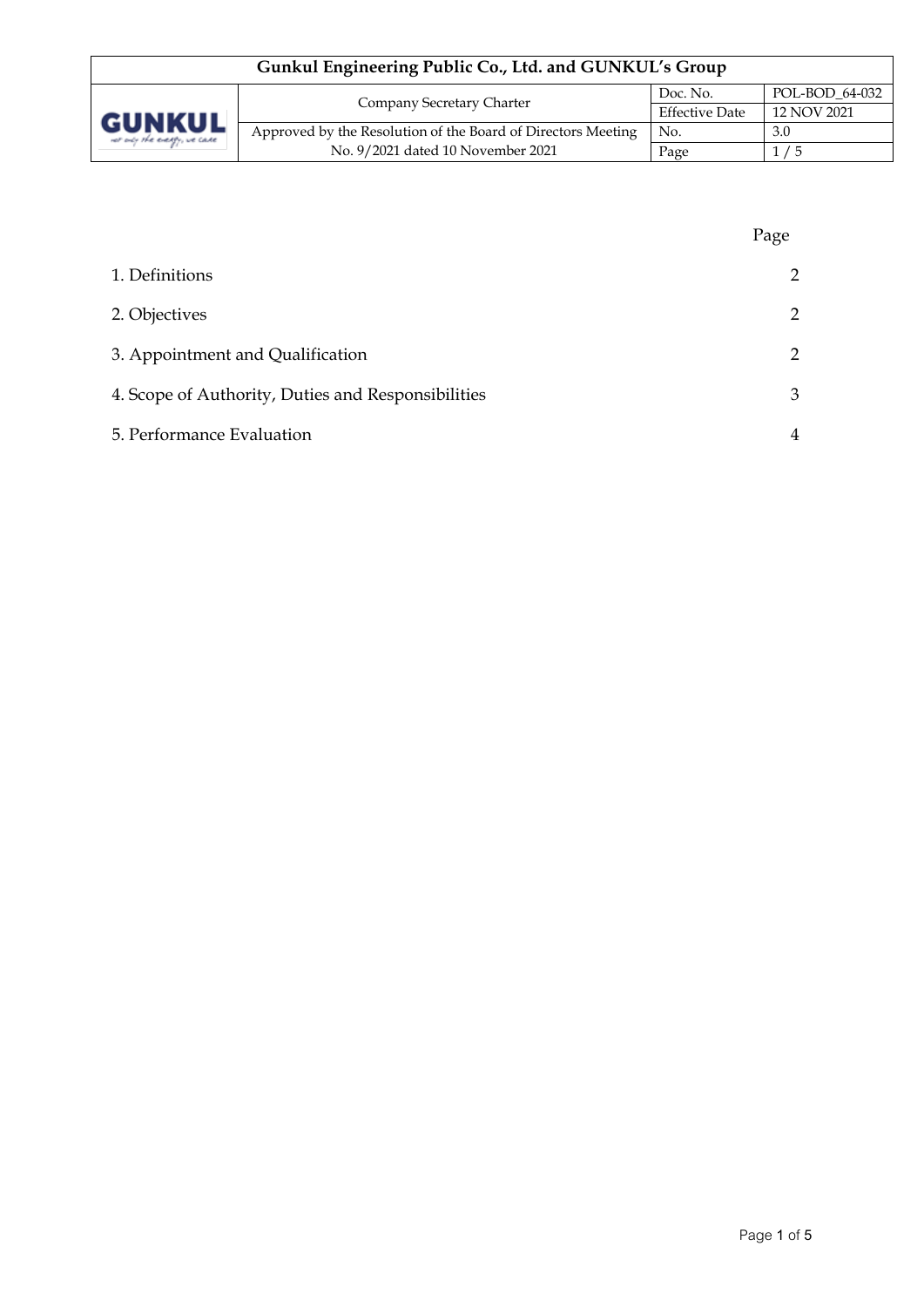| Gunkul Engineering Public Co., Ltd. and GUNKUL's Group |                                                              |                       |                |
|--------------------------------------------------------|--------------------------------------------------------------|-----------------------|----------------|
| <b>GUNKUL</b><br>ver only the everyly, we care         | Company Secretary Charter                                    | Doc. No.              | POL-BOD 64-032 |
|                                                        |                                                              | <b>Effective Date</b> | 12 NOV 2021    |
|                                                        | Approved by the Resolution of the Board of Directors Meeting | No.                   | 3.0            |
|                                                        | No. 9/2021 dated 10 November 2021                            | Page                  | 2/5            |

## **1. Definitions**

| "Company"            | Gunkul Engineering Public Co., Ltd.             |  |  |
|----------------------|-------------------------------------------------|--|--|
| "GUNKUL's Group"     | Subsidiary and affiliated companies of          |  |  |
|                      | Gunkul Engineering Public Co., Ltd.             |  |  |
| "Board of Directors" | The Board of Directors of Gunkul Engineering    |  |  |
|                      | Public Co., Ltd.                                |  |  |
| "Company Secretary"  | Corporate Secretary of Gunkul Engineering       |  |  |
|                      | Public Co., Ltd.                                |  |  |
| "Executive"          | The executive of Gunkul Engineering Public Co., |  |  |
|                      | Ltd.                                            |  |  |

#### **2. Objectives**

The Board of Directors of the Company has deemed suitable to arrange the "Company Secretary Charter" as a framework and guideline to perform the work as assigned by the board of directors of the Company and the Company Secretary is required to support the work of the board of directors of the company in the meetings of the Board of Directors, shareholders' meetings and various activities of the Board of Directors in order to help the Board of Directors and the Company to comply with the law and the related rules and regulations; as well as, support for corporate governance to be in accordance with good corporate governance standards.

# **3. Appointment and Qualification**

#### **3.1 Appointment**

The Board of Directors shall consider appointing the Company Secretary.

#### **3.2 Qualification**

- 3.2.1 The Company Secretary is required to have a knowledge and understanding of the Company's business and the Corporate Group.
- 3.2.2 The Company Secretary is required to understand the role of the company secretary.
- 3.2.3 The Company Secretary is required to have a knowledge and understanding of laws, rules and regulations of the Securities and Exchange Commission and the Stock Exchange of Thailand, including other relevant regulatory agencies.
- 3.2.4 The Company Secretary is required to have a knowledge and understanding of good corporate governance principles and good practices regarding corporate governance.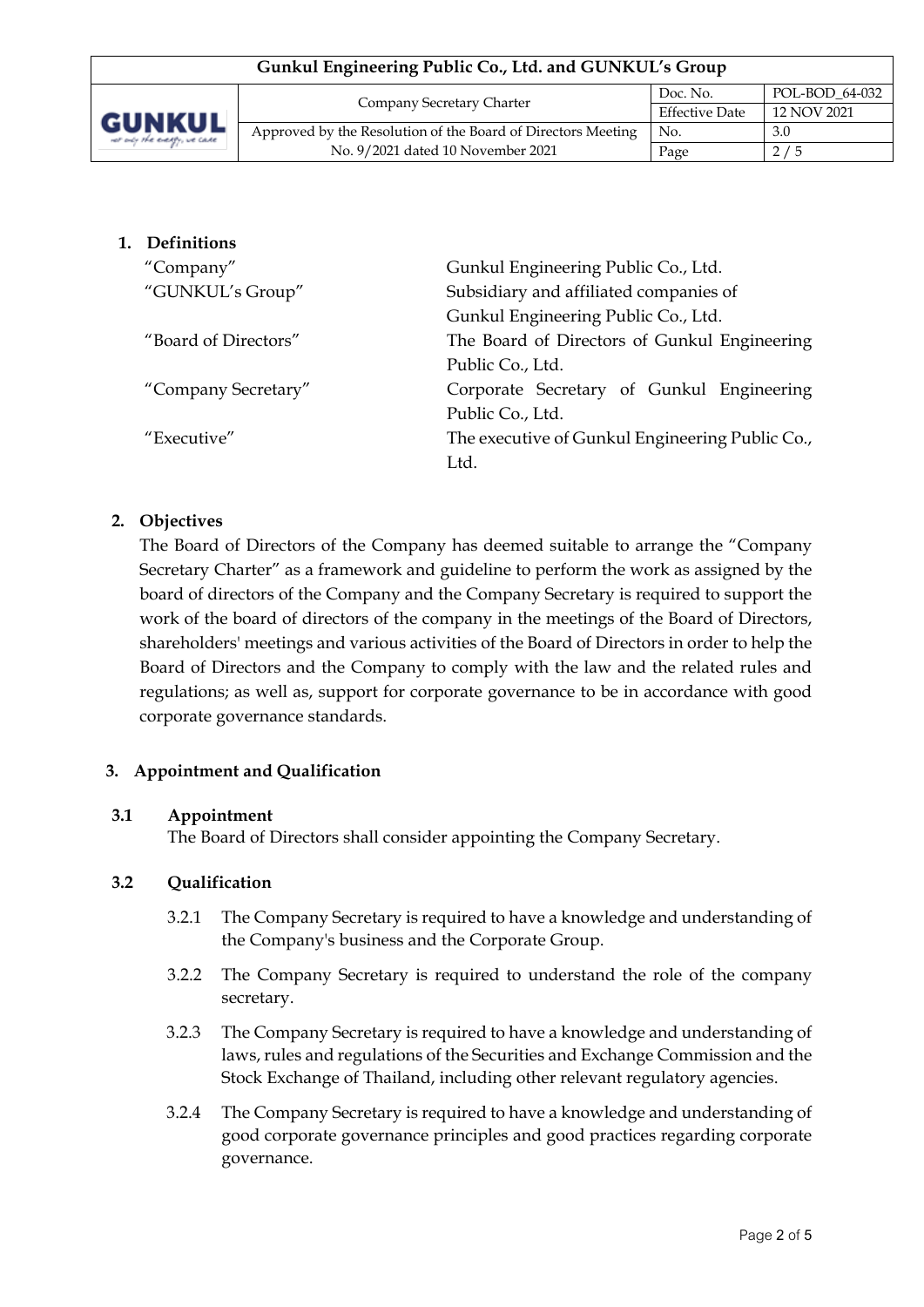| Gunkul Engineering Public Co., Ltd. and GUNKUL's Group |                                                              |                       |                |  |
|--------------------------------------------------------|--------------------------------------------------------------|-----------------------|----------------|--|
| <b>GUNKUL</b><br>ver only the everyly, we care         | Company Secretary Charter                                    | Doc. No.              | POL-BOD 64-032 |  |
|                                                        |                                                              | <b>Effective Date</b> | 12 NOV 2021    |  |
|                                                        | Approved by the Resolution of the Board of Directors Meeting | No.                   | 3.0            |  |
|                                                        | No. 9/2021 dated 10 November 2021                            | Page                  | 3/5            |  |

3.2.5 The Company Secretary is required not to aim or seek for benefits from the business opportunities of the Company and the Corporate Group for themselves, the family or friends in a wrong way, including confidentiality, data and internal documents of the Company and the Corporate Group without disclosure to outsiders

## **4. Scope of Authority, Duties and Responsibilities**

The Board of Directors of the Company has determined the scope of authority, duties and responsibilities of Company Secretary as follows.

- 4.1 To coordinate and carry out various activities for arranging the meeting of the Board of Directors and the shareholders' meeting of the Company in accordance with the principles of good corporate governance, rules, regulations of the Company and other relevant laws, including monitoring to comply with the resolutions of the Board of Directors and shareholders' meetings.
- 4.2 To prepare and maintain relevant important documents such as the register of directors, the notice of the meeting of the board of directors, the minutes of the board of directors, the notice of the shareholders 'meeting, the minutes of the shareholders' meeting and the Company's annual report, securities holding of directors and executives of the Company report and report of interest reported by directors and executives etc.
- 4.3 To ensure the disclosure of various information in accordance with the regulations of the Stock Exchange of Thailand, the Securities and Exchange Commission and other relevant regulatory agencies; as well as, good corporate governance principles.
- 4.4 To report changes in securities holding of directors or executives to the Board of Directors meeting on a quarterly basis and keep copies of those reports.
- 4.5 To provide advice to the Board of Directors regarding laws and regulations related to good corporate governance. To maintain the status of being a listed company on the Stock Exchange of Thailand and various laws and regulations regarding business operations of the Company and monitor to follow correctly and consistently, including the duty to monitor new rules related to the Company.
- 4.6 To communicate with shareholders and stakeholders in order to be informed of the Company news and various rights of shareholders and interested parties.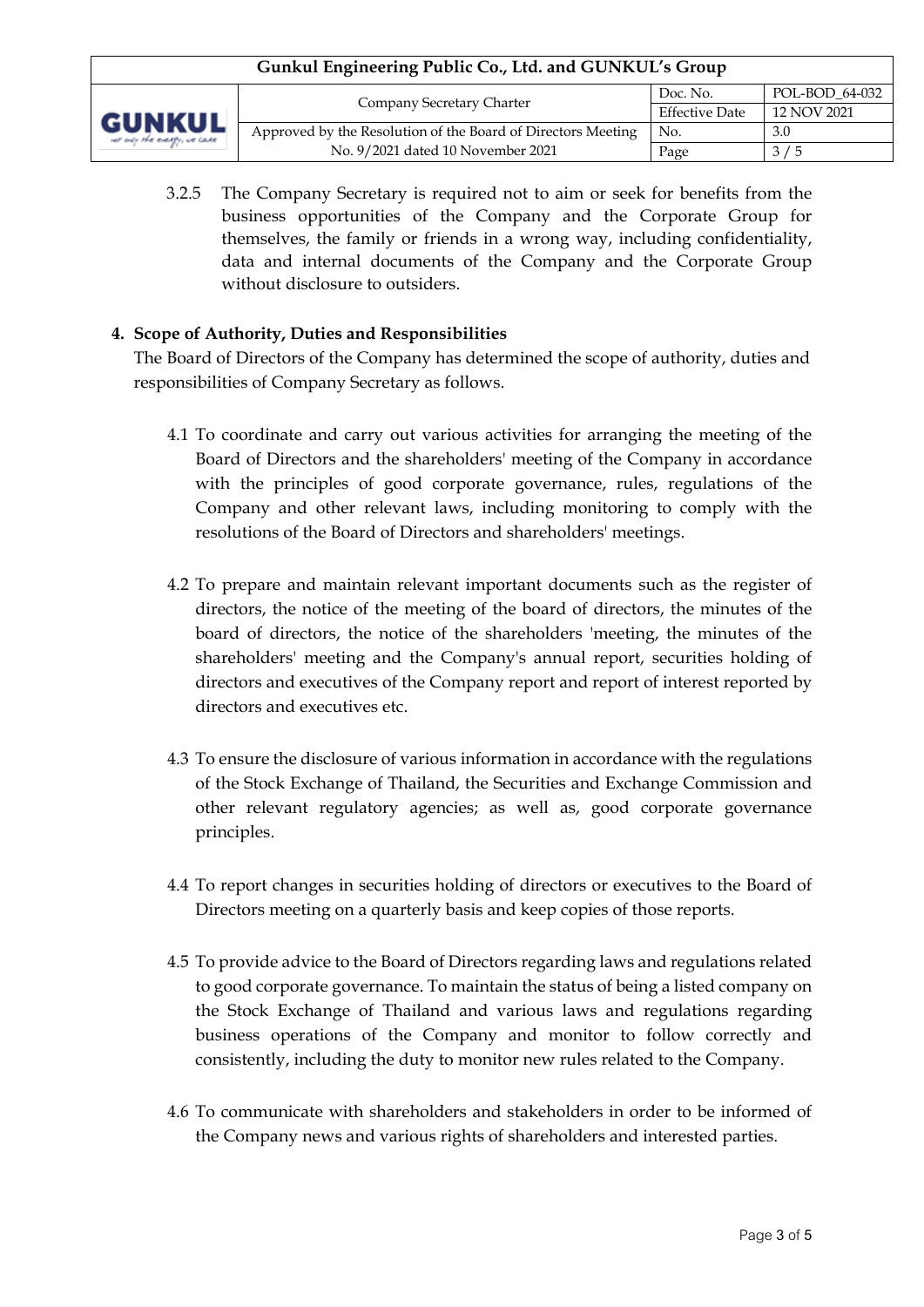# **Gunkul Engineering Public Co., Ltd. and GUNKUL's Group**



- 4.7 To ensure that the Corporate Secretary department is the center of corporate records, such as corporate registration documents, memorandum of association, regulations, shareholder registration, etc.
- 4.8 To coordinate an orientation arrangement and advice on the appointment of the newly appointed company directors.
- 4.9 To supervise the activities of the Board of Directors and carry out other matters that required by law or as assigned by the Board of Directors or as specified by the Capital Market Supervisory Board

## **5. Performance Evaluation**

- 5.1 The Board of Directors shall assess the performance of the Company Secretary every year.
- 5.2 The process and criteria for evaluating the performance of the Company Secretary will be disclosed in the annual report and the annual registration statement (form 56-1 one report).